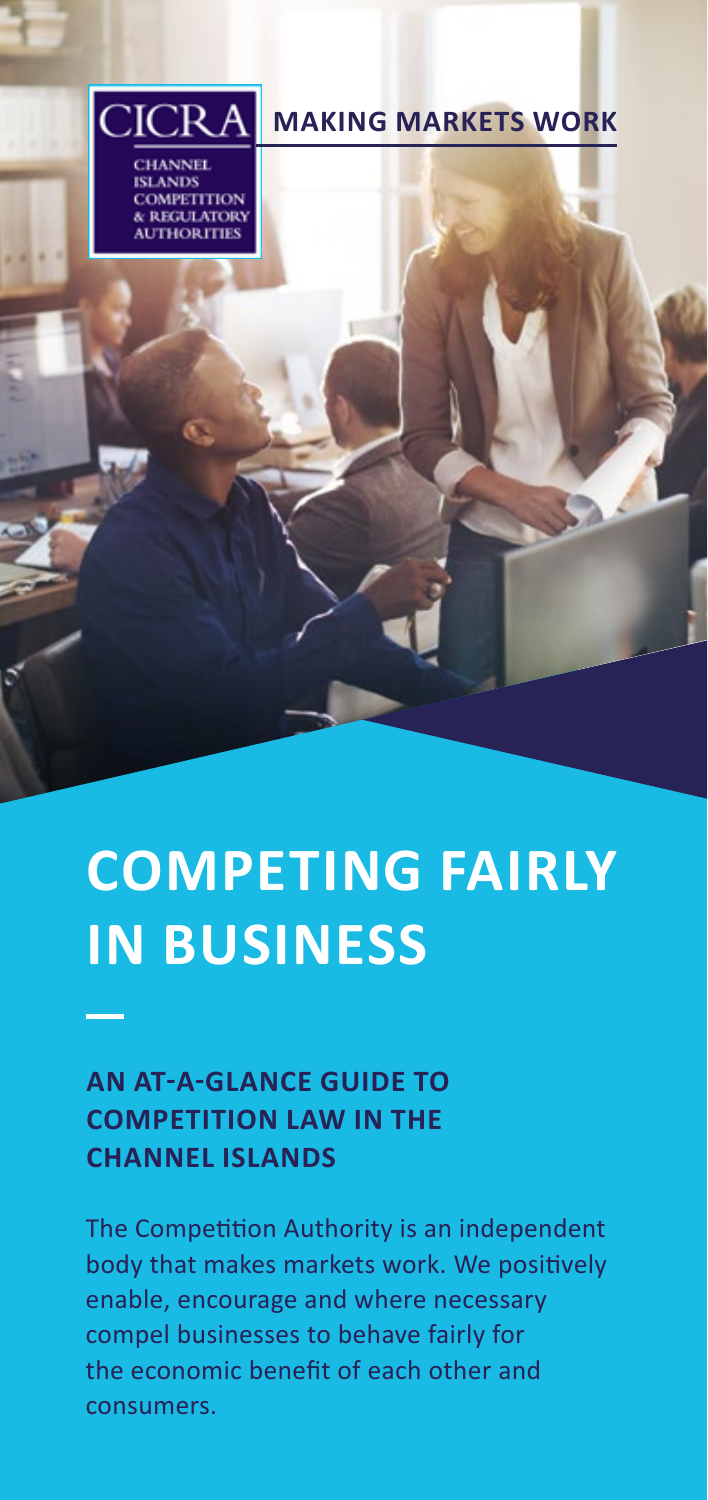# **AN AT-A-GLANCE GUIDE TO COMPETITION LAW IN THE CHANNEL ISLANDS**

**Strong competition encourages businesses to offer the best products at the best prices for the benefit of their customers.**

Competition law helps ensure that all businesses play by the rules and protects businesses from those who are acting unfairly. When competition is strong and fair, businesses, consumers and the Channel Islands as a whole will benefit.

The golden rule is that businesses need to decide on their commercial strategy themselves and without discussing this with competitors. This means taking their own decisions on things like the prices they charge, the customers they sell to and whether to bid for particular contracts.

Businesses that do not play by the rules can face serious consequences. In the Channel Islands, anti-competitive contracts are not enforceable. And companies can be fined up to 10% of turnover if they break the competition law.

*In this leaflet, you can find out more about the most harmful types of anti-competitive behaviour.*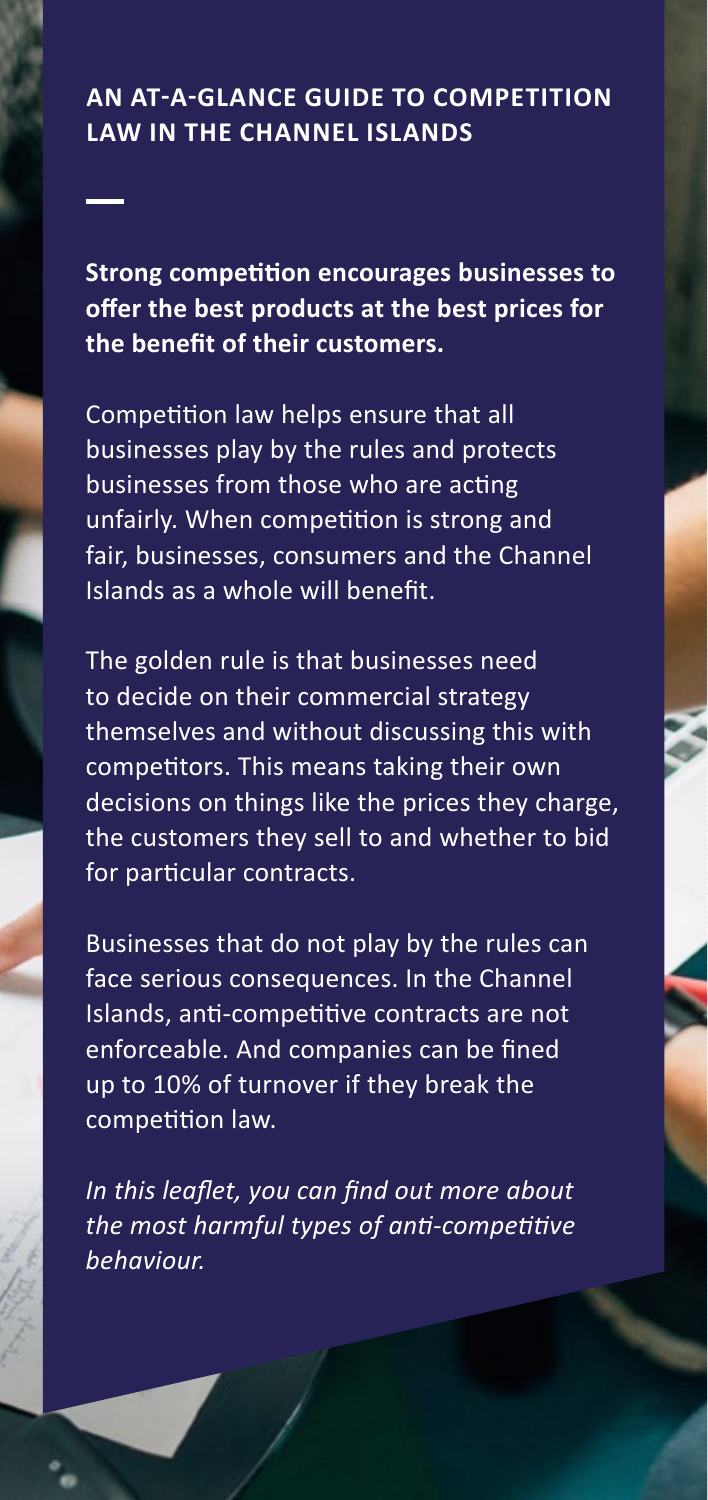# **SHARING MARKETS OR CUSTOMERS**

# **Each business must make its own decisions about where it sells and who it sells to.**

If businesses agree not to supply each other's customers, this can lead to less choice and higher prices. Victims may be consumers, government (and indirectly taxpayers) or other businesses, who end up getting worse services or overpaying.

# **PRICE FIXING**

**Businesses must not agree or discuss with each other what prices they will charge their customers. This includes agreeing on, or talking about, things that make up the price, such as the amount of rebate, discount and margin.**

Price fixing is bad for competition and for customers because it often leads to higher prices. This means that customers – who can be other businesses as well as consumers – often end up paying over the odds.

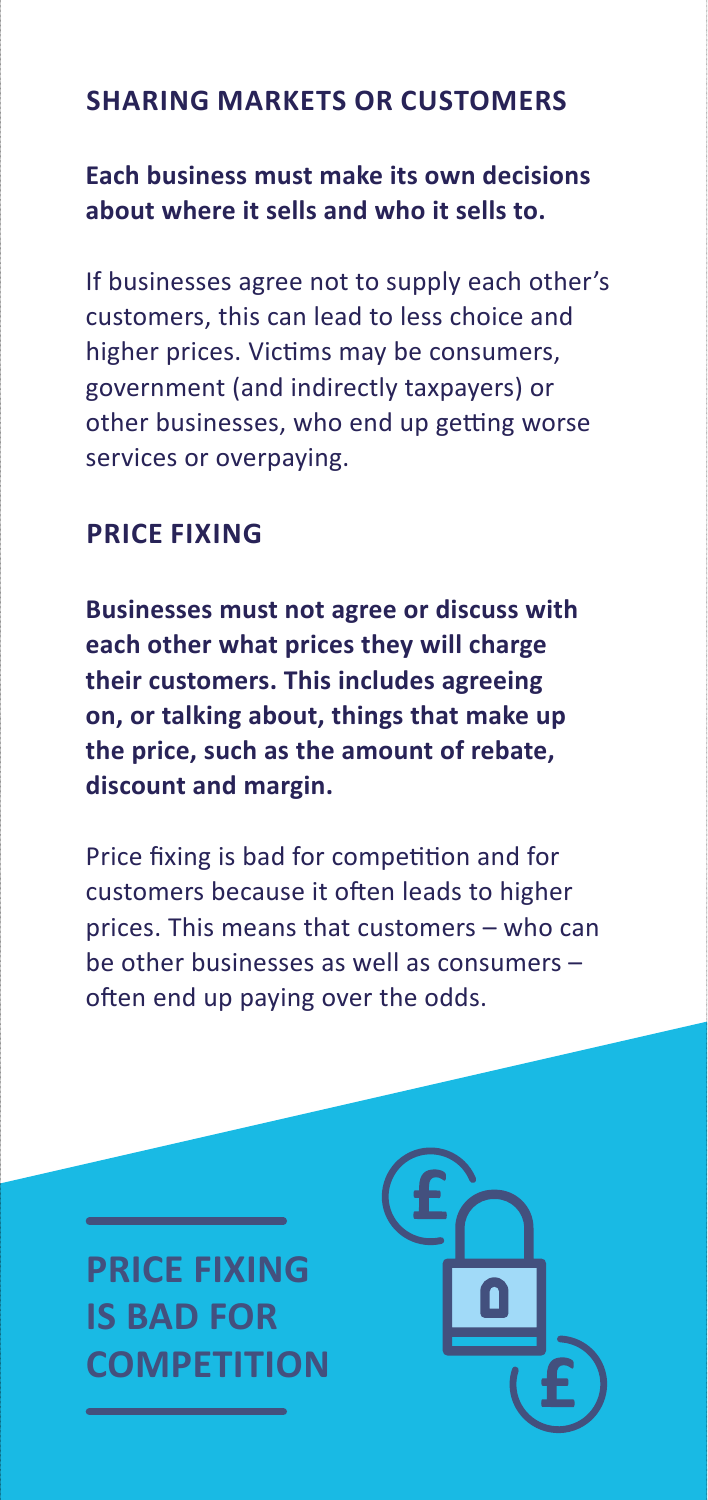# **COLLECTIVE BOYCOTTS**

**Businesses must not agree to work together to keep others out.**

It is part of free competition for new businesses to come into the market as they may be able to offer better products or lower prices. Working to keep them out means that customers can end up with less choice, reduced quality or more expensive products.





### **BID RIGGING**

**Each business should decide for itself whether to bid for a contract and how much it will bid.**

Buyers tender contracts to make sure they get the best product at the best price. If contractors don't bid fairly, buyers will lose out. In public contracts, this can mean that tax payers' money is wasted.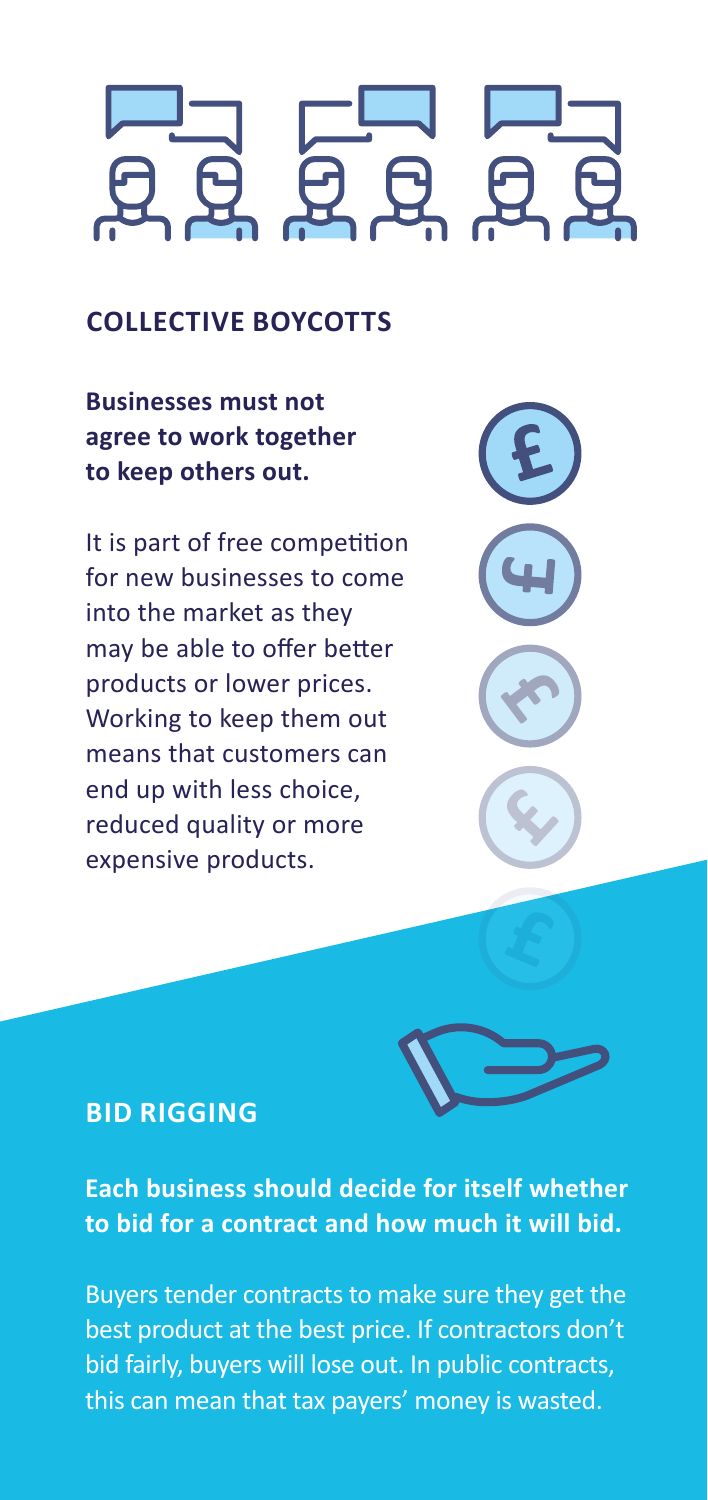# **WHY COMPETITION LAW?**

## **The principle of fairness is a value we all recognise.**

When competition is fair, businesses that provide customers with the best products at the best prices succeed. Where competition is unfair, those same businesses lose out and even struggle to survive. This harms fair-dealing businesses, consumers and the economies of the Channel Islands.

Enforcing Channel Islands' competition law is one of the main areas of the Competition Authority's work.

We want to promote fair competition educating and supporting businesses to comply where we can, but taking more formal action where needed, to make sure that value and choice are protected.